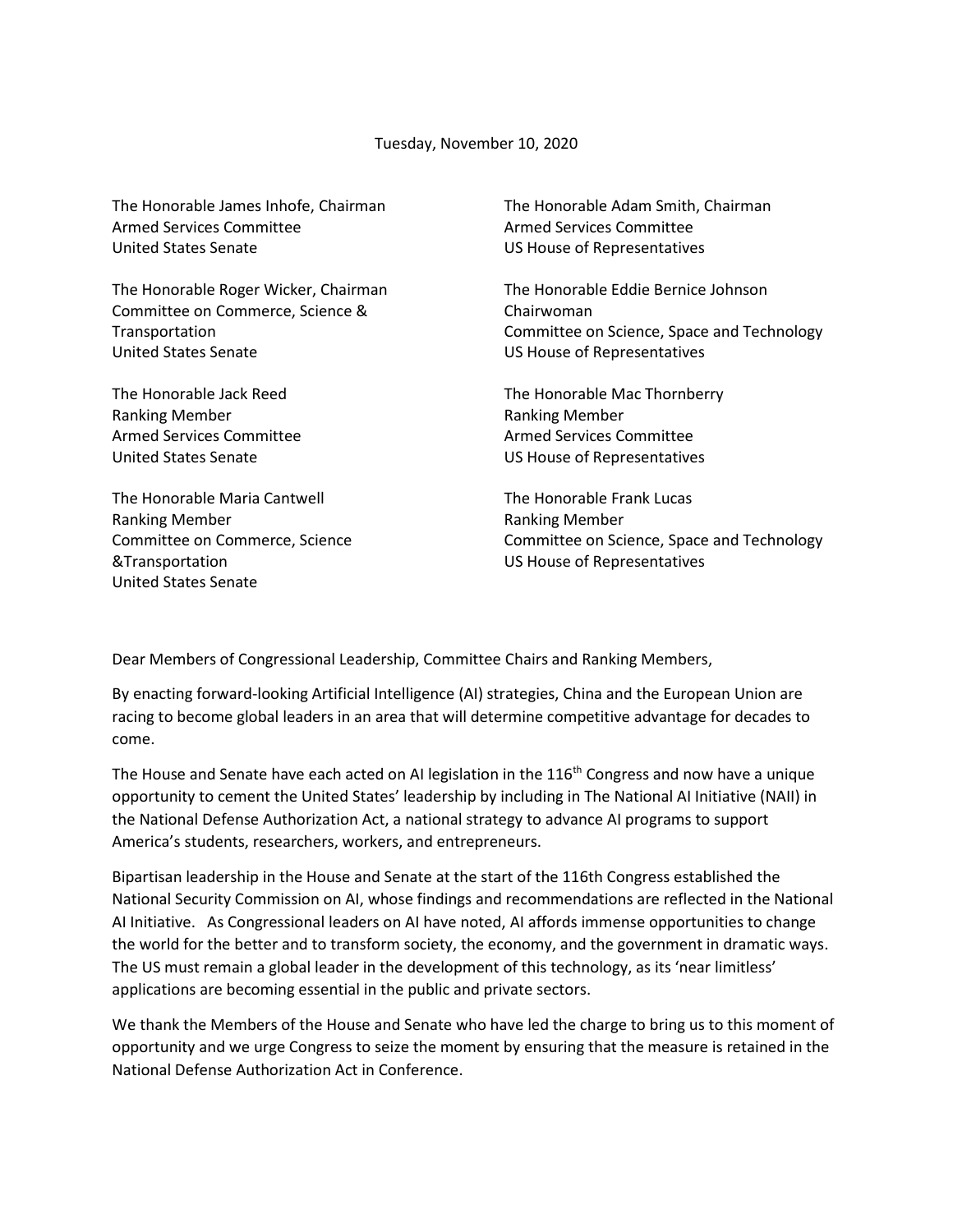The National AI Initiative would expand research in AI as well as AI education throughout the talent pipeline and provide a clear plan for coordinating research across the federal government.

Key elements of the NAII include the creation of strategic research centers across the federal science agencies, with an emphasis on public/private collaboration and accelerating technology transfer. The legislation supports research and program development for K-12 STEM and post-secondary education as well as innovative efforts to improve and accelerate workforce training.

To ensure that all regions of the nation can engage in AI innovation, the legislation would launch a public-private effort to establish a national research cloud. Finally, the NAII fuses innovation with a focus on the societal impacts of AI. The legislation directly supports research in ethical and trustworthy AI and assessments of how advances are impacting employment and careers in communities across the nation.

Accelerating innovation in AI will be vital to reigniting the American economy. Our nation needs to speed innovations that can provide AI tools to farmers, teachers, factory workers, and doctors and nurses, along with the education and training that empowers them to put these breakthroughs to work. The bold leadership of this Congress has created an opportunity to take an important step to advance American leadership in AI research, innovation, and education.

We respectfully urge you to bring the bold leadership of this Congress to fruition by retaining the NAII in the National Defense Authorization Act and enacting it this year.

Sincerely,

Allen Institute for AI American Statistical Association ASME Association for Advancing Automation Association for the Advancement of Artificial Intelligence (AAAI) Brown University Carnegie Mellon University Computing Research Association Cornell University Duke University Future of Life Institute Georgia Institute of Technology